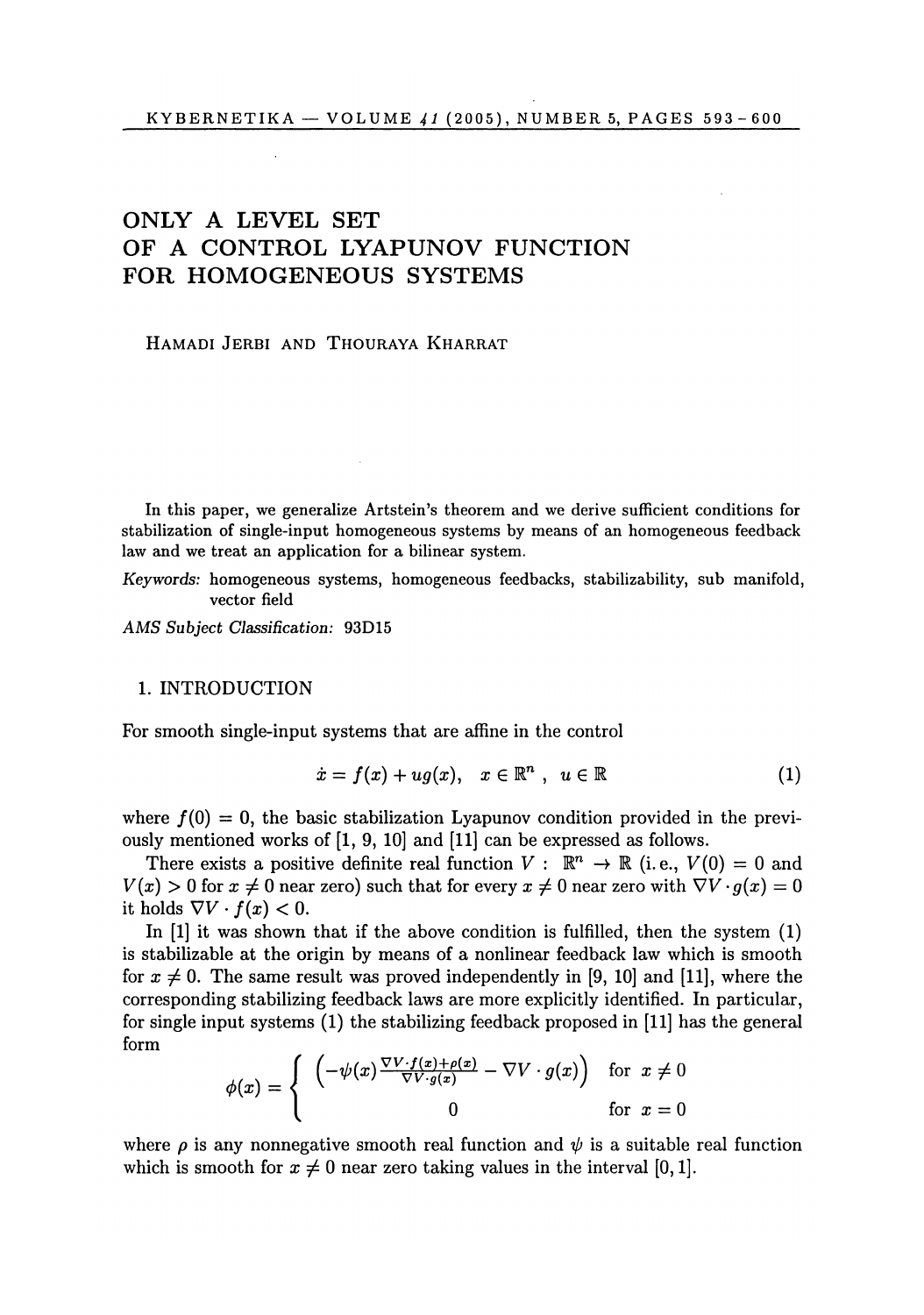In this paper we will not refer to this general expression because we will restrict our attention to homogeneous systems (i.e.  $f$  (respectively  $q$ ) is differentiable positive homogeneous of degree p (respectively q) (i.e.,  $f(\lambda x) = \lambda^p f(x)$  (respectively  $g(\lambda x) = \lambda^q g(x)$ ;  $\forall \lambda \geq 0$ )).

The stability results presented in this paper rely on the properties of homogeneous systems and build on several previous results on stability of homogeneous systems. The basic tools for dilations and homogeneous functions and vector fields are given in the monograph by Goodman [3].

In [2] the authors presents a method to design explicit control Lyapunov functions for affine and homogeneous systems that satisfy the Jurdjevi-Quinn conditions. Hermes has considered the application of homogeneous systems in control theory and has developed approximations which generalize the usual linear approximation theorem [4]. The use of homogeneous structure in stabilization problems has also been considered by Kawski [6], who presented results for low-dimensional control system with drift and defined the notion of exponential stability which we make use of here. Major research effort was directed toward studying the driftless systems (see [8] and [7]). The paper [7] focuses on the problem of exponential stabilization of controllable, driftless systems using time-varying, homogeneous feedback.

In [5] it is proved that if there exists a smooth map  $\theta$  such that  $k \in \mathbb{R}$  is a regular value of  $\theta$  and  $\theta$  satisfies

- i)  $\theta$  is proper,
- ii) for all  $x \in \theta^{-1}{k}$ ,  $\langle (\text{grad}_x(\theta))^T | x \rangle \neq 0$ ,
- iii) for  $x \in \mathbb{R}^n \setminus \{0\}$  the equation  $\theta(\lambda x) = k$  has only two solutions  $\lambda_1$  and  $\lambda_2$ satisfying  $\lambda_1 \lambda_2 < 0$ ,
- iv) if  $\langle (\text{grad}_x(\theta))^T | g(x) \rangle = 0$ , then  $\langle (\text{grad}_x(\theta))^T | f(x) \rangle \langle (\text{grad}_x(\theta))^T | x \rangle < 0$ ,

then the system (1) is globally asymptotically stabilizable by a positive homogeneous feedback.

The difficulty in this result is the construction of such a function  $\theta$  that satisfies the conditions (ii) and (iii). This constraint is the essential topic of our paper.

In the present paper, conditions (ii) and (iii) are relaxed by the following one:

 $\exists T>0, \; \exists \, \delta>0 \; \text{such that, for} \; \|x\| > T \; \text{one has} \; ((\text{grad}_x(\theta))^T | x \rangle \geq \delta \; \text{and} \; \text{and} \; \text{and} \; \text{one that} \; \text{and} \; \text{one that} \; \text{and} \; \text{one that} \; \text{and} \; \text{one that} \; \text{one that} \; \text{and} \; \text{one that} \; \text{one that} \; \text{one that} \; \text{one that} \; \text{one that} \; \text{one that} \; \text{one that} \; \text{one that} \; \$ 

which is then applied to bilinear systems of the particular structure:

$$
\begin{cases}\n\dot{x}_1 = A_{11}x_1 + A_{12}x_2 + u_1x_1 \\
\dot{x}_2 = A_{22}x_2 + u_2x_2\n\end{cases}
$$

with  $x = (x_1, x_2) \in \mathbb{R}^p \times \mathbb{R}^{n-p}$ ,  $A_{11}$ ,  $A_{12}$ ,  $A_{22}$ ,  $B_{11}$  and  $B_{22}$  are matrices which they satisfy some conditions.

In [5] to prove that the equation  $\theta(\lambda x) = k$  has only two solutions in the application, the author compute these solutions. In the present paper to prove that the equation  $\theta(\lambda x) = k$  has only two solutions in the application, we can not easily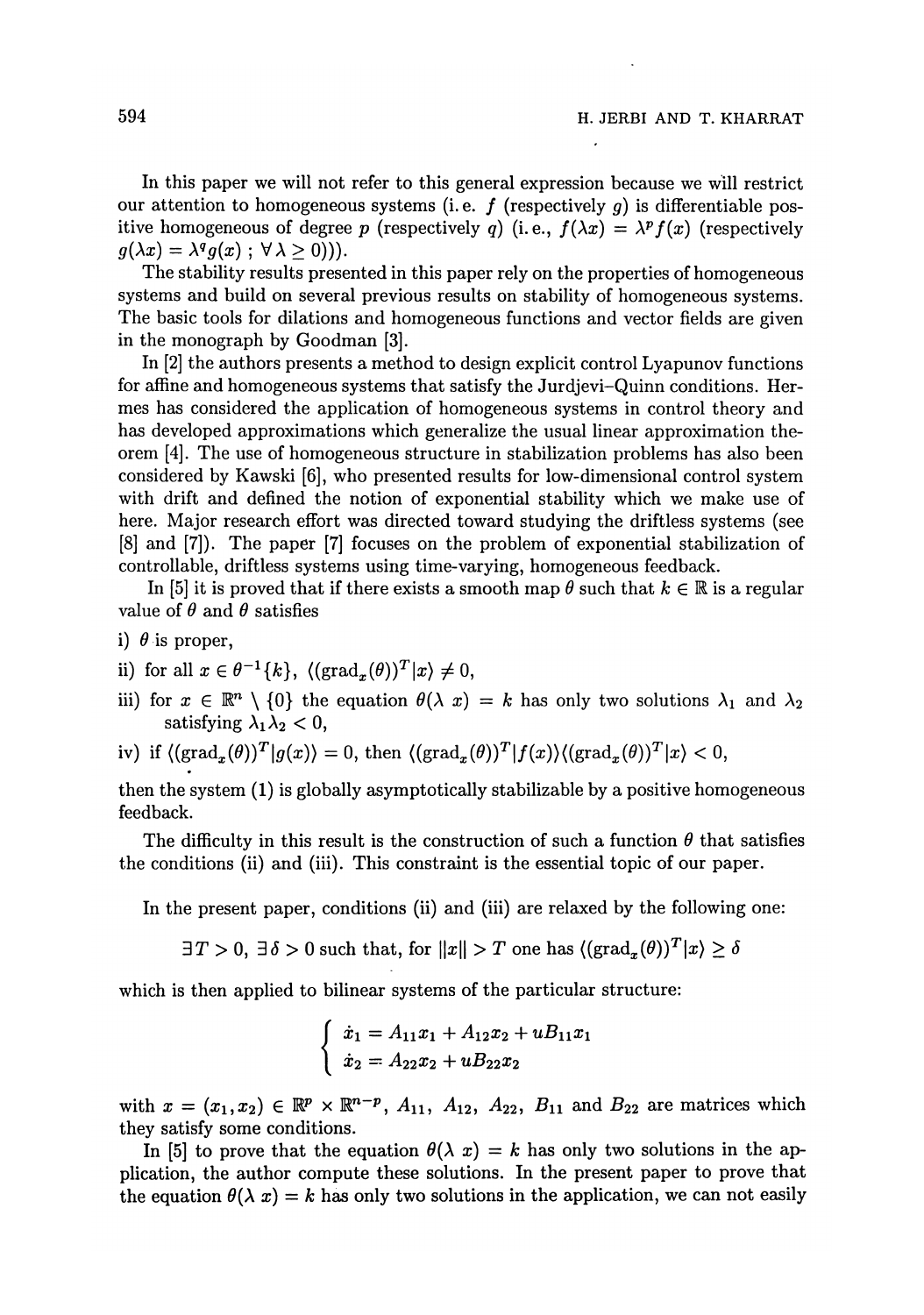compute these solutions. But using the new condition  $(\mathcal{P}_1)$  given in Theorem 2, we prove that the equation  $\theta(\lambda x) = k$  has only two solutions without doing the resolution of this equation.

## 2. MAIN RESULT

**Definition 1.** Let M be a sub manifold of  $\mathbb{R}^n$  of dimension  $n-1$ . We say that M is  $\Phi$ -homotopic to  $S^{n-1}$  if the map  $\Phi: \mathcal{M} \longrightarrow S^{n-1}$ ,  $x \mapsto \frac{x}{\|x\|}$  is a diffeomorphism of  $C^{\infty}$ .

#### **Notatio**n**s.**

For  $x \in \mathbb{R}^n \setminus \{0\}$ , we denote  $D_x^+ = \{\lambda x \, ; \, \lambda > 0\}.$  $\langle ... | ... \rangle$  denotes the Euclidean inner product,  $||x|| = \sqrt{\langle x | x \rangle}$ . For  $x \in \mathbb{R}^n$  we define  $\langle x \rangle = \{ \lambda x \, ; \, \lambda \in \mathbb{R} \}.$  $M<sup>T</sup>$  stands for the transpose matrix of  $M$ . Let  $E_1$  and  $E_2$  two subspaces of  $\mathbb{R}^n$ , we define  $E_1^{\perp} = \{v \in \mathbb{R}^n \text{ such that } \langle v \mid w \rangle = 0 \,\forall w \in E_1\}$  and the notation  $E = E_1 \oplus E_2$  means that  $E_1 \cap E_2 = \{0\}$  and  $E = \{v + w; v \in E_1 \text{ and } w \in E_2\}.$ Let  $\theta : \mathbb{R}^n \to \mathbb{R}$  be a smooth map, we denote  $\text{grad}_x \theta = (\frac{\partial \theta}{\partial x_1}(x), \ldots, \frac{\partial \theta}{\partial x_n}(x)).$ For  $T > 0$  we define  $B(T) = \{x \in \mathbb{R}^n \text{ such that } ||x|| \leq T\}.$ For  $s \in \mathbb{R}$ , we denote  $|s| = \sqrt{s^2}$ .

We recall the following theorem.

**Theorem 1.** (For the proof see [5].) We suppose that there exists  $M$  a compact sub manifold of  $\mathbb{R}^n$  of dimension  $n-1$ . M is  $\Phi$ -homotopic to  $S^{n-1}$  if and only if the following holds

(1)  $\forall x \in \mathcal{M}$  one has  $\mathbb{R}^n = T_x \mathcal{M} \oplus \langle x \rangle$ ,

(2) for all  $x \in \mathbb{R}^n \setminus \{0\}$   $M \cap D_x^+$  is a unique point.

**Theorem 2.** Suppose that  $\theta : \mathbb{R}^n \longrightarrow \mathbb{R}$  is a map of class  $C^1$  and let  $X(x) =$  $(\text{grad}_{x}(\theta))^{T}$ . If  $\theta$  is proper and the vector field X satisfies

 $(\mathcal{P}_1)$  there exist  $T > 0$  and  $\delta > 0$  such that for  $||x|| > T$  one has  $\langle X(x) | x \rangle \ge \delta$ , then there exists  $k \in \mathbb{R}$  such that  $\theta^{-1}(\{k\}) = \mathcal{M}$  is a sub manifold of  $\mathbb{R}^n$   $\Phi$ -homotopic  $f \circ S^{n-1}$ 

Proof. Let  $\lambda = \sup_{x \in B(T)} (\theta(x))$ , we choose  $k \in \mathbb{R}_+$  such that  $k > \lambda$ . To apply Theorem 1, first we prove that  $\theta^{-1}(\{k\}) = M$  is a sub manifold of  $\mathbb{R}^n$ .

Since  $\mathcal{M} \subset \mathbb{R}^n \setminus B(T)$  then  $\forall x \in \mathcal{M}$  one has  $\langle X(x) | x \rangle \geq \delta$ . It follows that  $\forall x \in \mathcal{M}$  one has  $\text{grad}_x(\theta) \neq 0$ . So *k* is a regular value of  $\theta$ , *M* is a sub manifold of  $\mathbb{R}^n$  of dimension  $n-1$ . M is compact since  $\theta$  is proper and  $T_x\mathcal{M} = \langle \text{grad}_x(\theta) \rangle^{\perp}$ .

 $M$  is a compact sub manifold of  $\mathbb{R}^n$  of dimension  $n-1$ .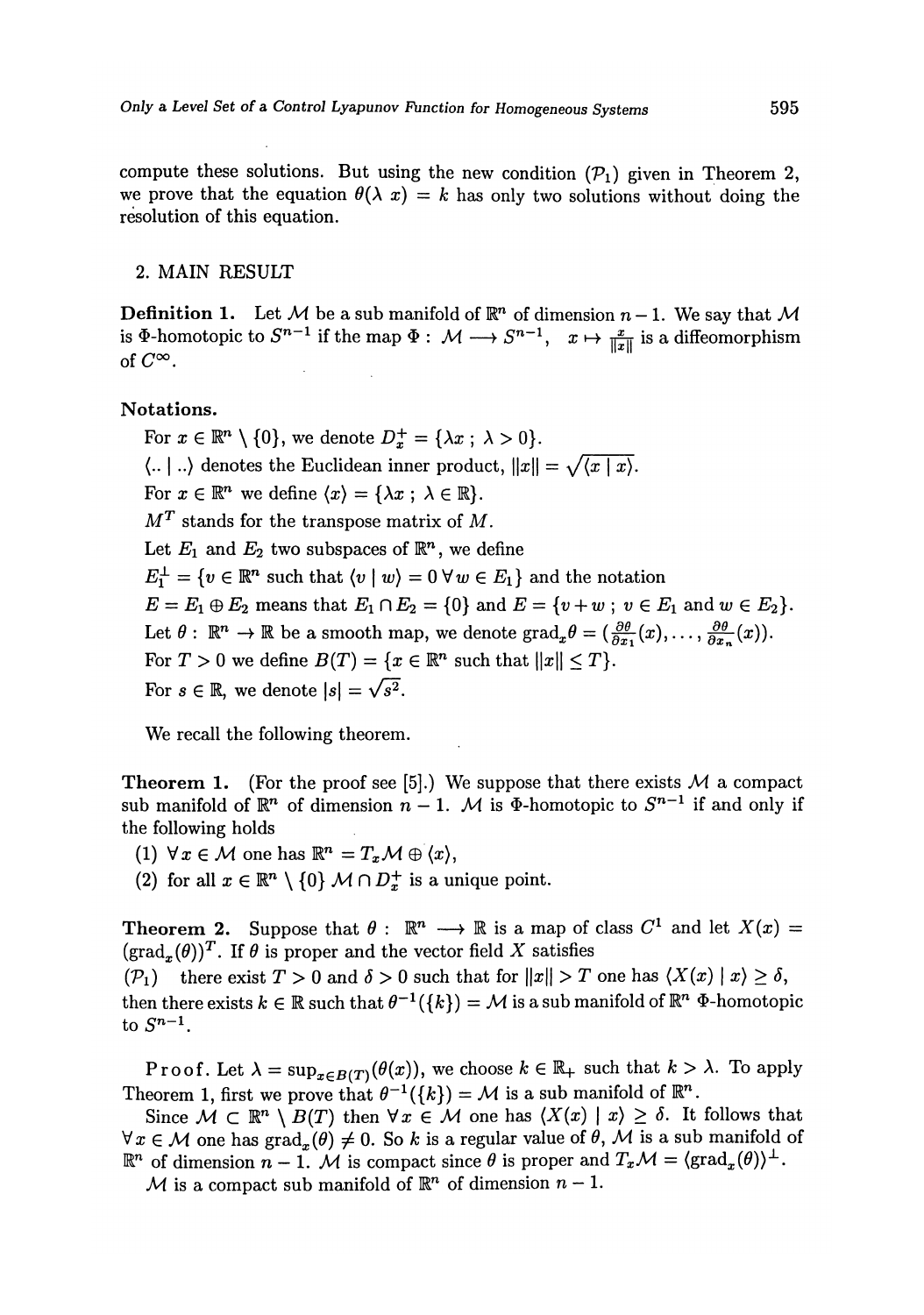Now we prove that for  $x \in \mathbb{R}^n$  and  $x \neq 0$  one has  $M \cap D_x^+ = \{y\}$ . It is clear that  $\theta\left(\frac{T x}{\|x\|}\right) \leq \lambda < k$ . Define the map  $\psi$  by  $\psi(s) = \theta\left(s\frac{T x}{\|x\|}\right)$ . Since  $\psi'(s) =$  $\langle X(s\frac{Tx}{\|x\|}) | \left(\frac{Tx}{\|x\|}\right) \rangle > 0$  for all  $s > 1$ , we have  $\psi$  is an increasing function for  $s > 1$  and  $\lim_{s \to +\infty} \psi(s) = +\infty$ . So there exists only one  $t > 1$  such that  $\psi(t) = k$ . It follows that  $M \cap D_x^+ = \left\{ t \frac{T_x}{\|x\|} \right\}.$ 

Finally we establish the following, for  $x \in M$  one has  $(T_x \mathcal{M}) \oplus \langle x \rangle = \mathbb{R}^n$ . Since for  $x \in M$  one has  $\langle x | X(x) \rangle \neq 0$ , then we can easily see that  $x \notin \langle \text{grad}_x(\theta) \rangle^{\perp} = (T_x \mathcal{M})^{\perp}$ and so  $(T_x \mathcal{M}) \oplus \langle x \rangle = \mathbb{R}^n$ . . •

Consider the single input homogeneous system  $(1)$ , we suppose that f is a positive homogeneous function of degree *p* and *g* is a positive homogeneous function of degree *q.* 

**Definition 2.** Let M be a sub manifold of  $\mathbb{R}^n$  of dimension  $n-1$ . We suppose that M is  $\Phi$ -homotopic to  $S^{n-1}$ . We define  $N_x$  to be the normal vector of  $T_x\mathcal{M}$ pointing towards outside of  $M$  and satisfying  $\|N_x\|=1$ .

We recall the following theorem [5].

**Theorem 3.** If there exists a sub manifold M of dimension  $n-1$  of  $\mathbb{R}^n$  which is  $\Phi$ homotopic to  $S^{n-1}$  and satisfies  $\langle f(x) | N_x \rangle < 0$  for all  $x \in \mathcal{M}$  with  $\langle g(x) | N_x \rangle = 0$ then there exists an homogeneous feedback of degree  $p - q$  stabilizing the system  $(1).$ 

**Theorem 4.** Suppose that there exists a map  $\theta : \mathbb{R}^n \longrightarrow \mathbb{R}$  which is proper and such that the vector field X defined by  $X(x) = (\text{grad}_x(\theta))^T$  satisfies  $(\mathcal{P}_1)$  and

 $(\mathcal{P}_2)$   $\forall x \in \mathbb{R}^n \setminus B(T)$  such that  $\langle X(x) | g(x) \rangle = 0$  one has  $\langle f(x) | X(x) \rangle < 0$ ,

then for  $r > 0$  large enough the positive homogeneous feedback of degree  $p - q$ 

$$
u(x) = -r \left\langle X \left( \Phi^{-1} \left( \frac{x}{\|x\|} \right) \right) \left| g \left( \Phi^{-1} \left( \frac{x}{\|x\|} \right) \right) \right\rangle \left( \frac{\|x\|}{\|\Phi^{-1} \left( \frac{x}{\|x\|} \right) \|} \right)^{(p-q)}
$$

 $\forall x \in \mathbb{R}^n \setminus \{0\}$  and  $u(0) = 0$  stabilizes the system (1).

Proof. Suppose that there exists a map  $\theta : \mathbb{R}^n \longrightarrow \mathbb{R}$  which is proper and such that the vector field X defined by  $X(x) = (\text{grad}_x(\theta))^T$  satisfies  $(\mathcal{P}_1)$  and ( $\mathcal{P}_2$ ). According to Theorem 2 there exists  $k \in \mathbb{R}_+$  such that  $\mathcal{M} = \theta^{-1}\{k\}$  is a sub manifold of  $\mathbb{R}^n$   $\Phi$ -homotopic to  $S^{n-1}$ . The proof follows from the previous theorem.  $\Box$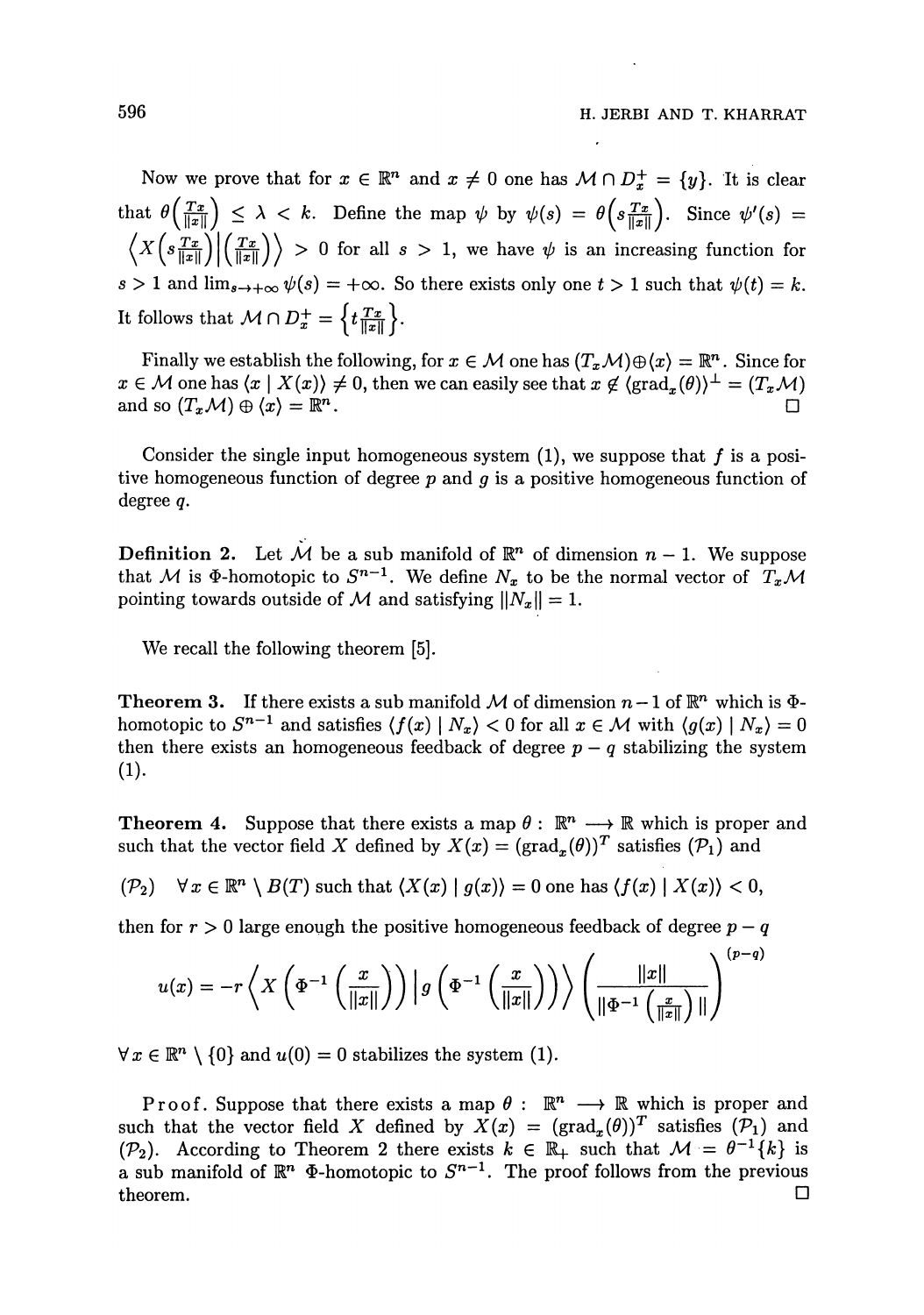### 3. APPLICATION

As an application for Theorem 4, we consider the following bilinear system:

$$
\begin{cases}\n\dot{x} = A_{11}x + A_{12}y + u_{11}x \\
\dot{y} = A_{22}y + u_{22} \\
x \in \mathbb{R}^p, \quad y \in \mathbb{R}^q \quad \text{and} \quad u \in \mathbb{R}.\n\end{cases} (2)
$$

Notations*.* Let *M* be a matrix, *M<sup>T</sup>* denotes the transpose of *M.* 

For *n*, *p* and *q*, the three integers, we denote by  $\mathbb{R}^n = \mathbb{R}^p \times \mathbb{R}^q$  with  $p + q = n$ ,  $y = (y_1, \dots, y_q)^T$ ,  $z = \begin{pmatrix} x \\ y \end{pmatrix}$  for *x* (resp. *y*) is in  $\mathbb{R}^p$  (resp.  $\mathbb{R}^q$ ) and  $\rho = ||z|| =$  $\sqrt{||x||^2+||y||^2}$ .  $\sqrt{1}$   $\sqrt{1}$ 

$$
A = \left(\begin{array}{cc} A_{11} & A_{12} \\ 0 & A_{22} \end{array}\right); \quad B = \left(\begin{array}{cc} B_{11} & 0 \\ 0 & B_{22} \end{array}\right).
$$

We suppose that there exist orthogonal basis  $\{e_1, e_2, \ldots, e_p\}$  of  $\mathbb{R}^p$  and  $\{v_1, v_2, \ldots, v_q\}$ of  $\mathbb{R}^q$  such that we have the following conditions:

There exists a positive real a such that  $\langle A_{11}x \mid x \rangle \leq -a \|x\|^2 \forall x \in \mathbb{R}^p$  and  $a > \|A_{12}\|$ .

$$
\langle B_{22}y | y \rangle = 0, \quad \forall y \in \mathbb{R}^q,
$$
  

$$
A_{22} + A_{22}^T = 2 \begin{pmatrix} \alpha_1 & 0 & \dots & \dots & 0 \\ 0 & \alpha_2 & 0 & \dots & 0 \\ \vdots & \vdots & \ddots & \vdots & \vdots \\ 0 & \dots & \dots & \alpha_q \end{pmatrix}
$$
  
with  $\alpha > 0$  and  $\alpha \leq 0$  for all  $i \leq 12$ .

with  $\alpha_1 \geq 0$  and  $\alpha_i < 0$  for all  $i \in \{2,\ldots,q\}.$ 

 $v_1 \in \text{Im } B_{22}$ , i. e. there exists a vector  $b \in \mathbb{R}^q$  such that  $B_{22}b = v_1$ .

Denote  $\alpha = -\sup_{i=2,\cdots,q} \alpha_i$ .

Under these assumptions, we have the following result.

**Proposition 1.** We consider the map defined on  $\mathbb{R}^p \times \mathbb{R}^{n-p}$  by  $\theta(z) = \gamma \ln \rho + \frac{1}{2} ||y - b||^2$ , where  $\gamma$  is a positive constant satisfying  $\gamma > ||\frac{b}{2}||^2$ The vector field X defined by  $X(z) = (\text{grad}_z(\theta))^T$  satisfies

- i)  $\exists \delta > 0$  such that  $\langle X(z) | z \rangle > \delta \ \forall z \neq 0$ ,
- ii)  $\langle X(z) | Bz \rangle = 0$  gives  $y_1 = -\frac{\gamma}{\rho^2} \langle x | B_{11} x \rangle$ .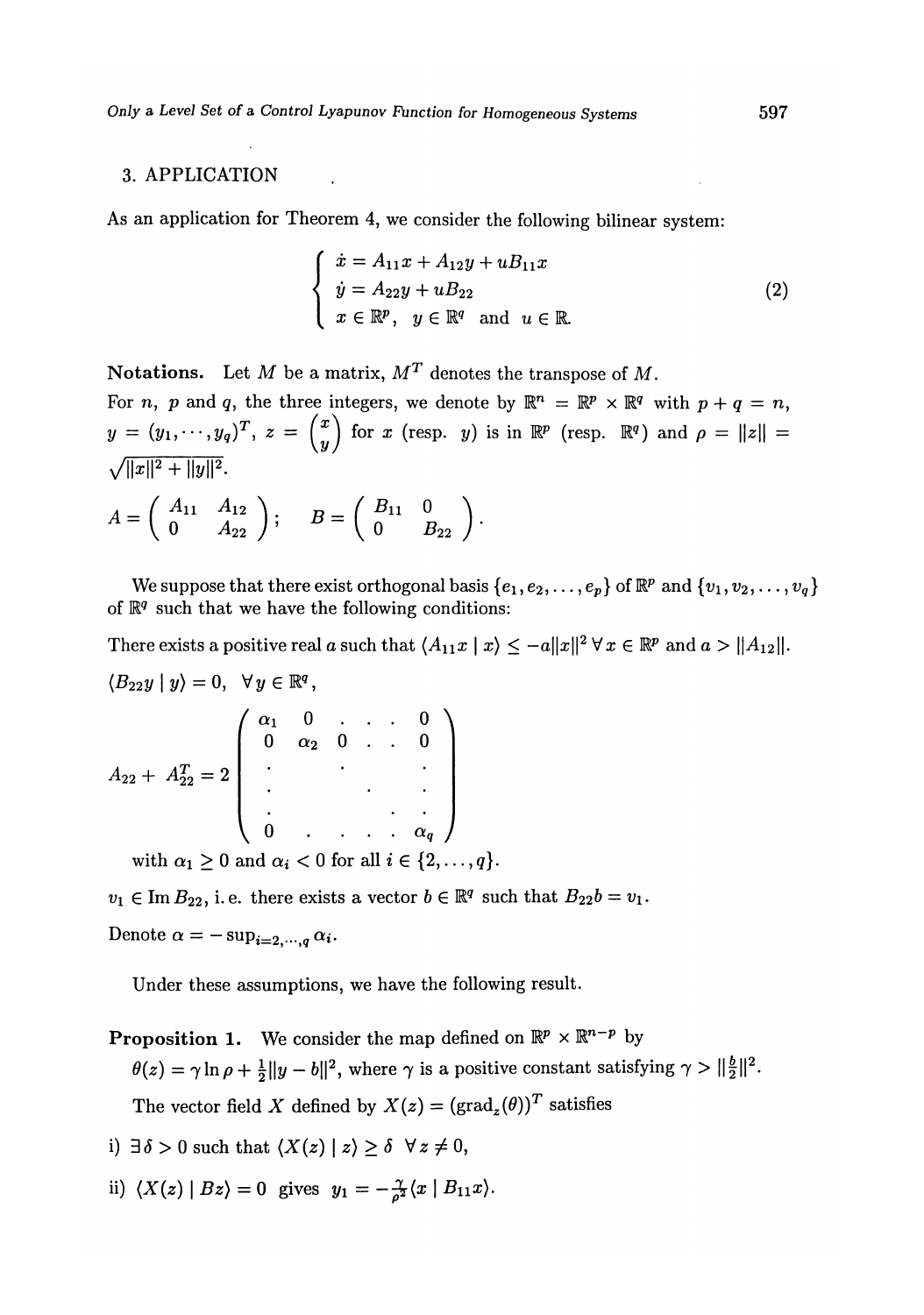Proof. The vector field X defined by  $X(z) = (\text{grad}_z(\theta))^T$  is given by

$$
\begin{array}{cccc}\n\vdots & \mathbb{R}^n & \longrightarrow & \mathbb{R}^n \\
z & \begin{pmatrix} x \\ y \end{pmatrix} & \longmapsto & \frac{\gamma z}{\rho^2} + \begin{pmatrix} 0 \\ y - b \end{pmatrix}.\n\end{array}
$$

Let  $z = \begin{pmatrix} z \\ w \end{pmatrix} \in \mathbb{R}^n = \mathbb{R}^p \times \mathbb{R}^q$ , we have

 $\overline{X}$ 

i)  $\langle X(z) | z \rangle = \gamma + ||y||^2 - \langle y | b \rangle = \gamma + ||y - \frac{b}{2}||^2 - ||\frac{b}{2}||^2$ If we choose  $0 < \delta < \gamma - ||\frac{\theta}{2}||^2$ , then for all  $z \neq 0$  one has  $\langle X(z) \mid z \rangle \geq \delta$ .

ii) A simple computation gives

$$
\langle X(z) | Bz \rangle = \frac{\gamma}{\rho^2} \langle x | B_{11} x \rangle - \langle B_{22}^T b | y \rangle = \frac{\gamma}{\rho^2} \langle x | B_{11} x \rangle + y_1.
$$
  
So 
$$
\langle X(z) | Bz \rangle = 0
$$
 gives  $y_1 = -\frac{\gamma}{\rho^2} \langle x | B_{11} x \rangle$ .

Denote by  $b = A_{22}^T b$ , we can write  $\mathbb{R}^q = \langle b \rangle \oplus \langle b \rangle^{\perp}$ . So for all  $y \in \mathbb{R}^q$ , there exist  $v \in (b)^{\perp}$  and  $r \in \mathbb{R}$  such that  $y = v + rb$ . We obtain  $\rho^2 = ||x||^2 + ||v||^2 + r^2 ||b||^2$ .

There exists  $l > 0$  such that  $|\langle x \mid B_{11} x \rangle| \leq l \|x\|^2$ .

**Theorem 5.** If  $\gamma$  is chosen such that

 $\sup\left(\|\frac{b}{b}\|^2, \frac{4\|\tilde{b}\|^2}{2}\right) < \gamma < \frac{a-\|A_{12}\|}{\gamma} \text{ and } d^2 = \sup\left(\gamma, \frac{4\gamma a\|\tilde{b}\|^2}{2}, \frac{\gamma a}{\gamma}, \gamma\|A_{12}\| \right),$  $\sum_{\alpha} \left( \frac{\|2\|}{\alpha} \right)^n a \alpha \int^{\alpha} \left( \frac{a}{\alpha} \right) \frac{4(\alpha_1 + \alpha)l^2}{\alpha^2} \arctan \left( \frac{a}{\alpha} \frac{a}{\alpha} \frac{a}{\alpha} \right) \frac{a}{l^2} \alpha' \left( \frac{a}{\alpha} \right)^n$ then for all  $z \in \mathbb{R}^p \times \mathbb{R}^q$  such that  $||z|| > d$ ,  $\langle X(z), Bz \rangle = 0$  gives  $\langle X(z) | Az \rangle < 0$ .

Proof. Let  $z \in \mathbb{R}^n \setminus B(d)$  such that  $\langle X(z) | Bz \rangle = 0$ . Under Proposition 1 one has  $\langle X(z) | Bz \rangle = 0$  gives  $y_1 = -\frac{\gamma}{\rho^2} \langle x | B_{11} x \rangle$ . So

$$
\langle X(z) | Az \rangle = \frac{\gamma}{\rho^2} \langle x, A_{11} x \rangle + \frac{\gamma}{\rho^2} \langle x, A_{12} y \rangle + (\frac{\gamma}{\rho^2} + 1) \langle y | A_{22} y \rangle - \langle b | A_{22} y \rangle
$$
  
\n
$$
= \frac{\gamma}{\rho^2} \langle x | A_{11} x \rangle + \frac{\gamma}{\rho^2} \langle x | A_{12} y \rangle + (\frac{\gamma}{\rho^2} + 1) \langle y | A_{22} y \rangle - \langle A_{22}^T b | y \rangle.
$$
  
\n
$$
\langle X(z) | Az \rangle \le -\frac{\gamma a}{\rho^2} ||x||^2 + \frac{\gamma}{\rho^2} ||A_{12}|| ||x|| ||y|| + (\frac{\gamma}{\rho^2} + 1) (\alpha_1 y_1^2 + \alpha_2 y_2^2 + \dots + \alpha_q y_q^2) - r ||\tilde{b}||^2
$$
  
\n
$$
\le -\frac{\gamma a}{\rho^2} ||x||^2 + \frac{\gamma}{\rho^2} ||A_{12}|| (\frac{||x||^2 + ||y||^2}{2}) + (\frac{\gamma}{\rho^2} + 1) ((\alpha_1 + \alpha) l^2 \gamma^2 \frac{||x||^4}{\rho^4} - \alpha ||y||^2) - r ||\tilde{b}||^2
$$
  
\n
$$
\le \gamma (-a + \frac{||A_{12}||}{2}) \frac{||x||^2}{\rho^2} + (-\alpha + \gamma \frac{||A_{12}||}{\rho^2}) ||y||^2 + (\frac{\gamma}{\rho^2} + 1) (\alpha_1 + \alpha) l^2 \gamma^2 \frac{||x||^4}{\rho^4} - \alpha \gamma \frac{||y||^2}{\rho^2} - r ||\tilde{b}||^2
$$
  
\n
$$
\le \gamma (-\frac{a}{2} + \frac{||A_{12}||}{2}) \frac{||x||^2}{\rho^2} + (-\frac{\alpha}{2} + \gamma \frac{||A_{12}||}{2\rho^2}) ||y||^2 + (\frac{\gamma}{\rho^2} + 1) (\alpha_1 + \alpha) l^2 \gamma^2 \frac{||x||^4}{\rho^4} - \alpha \gamma \frac{||y||^2}{\rho^2}
$$
  
\n
$$
- r ||\tilde
$$

Denote by 
$$
D_1 = \gamma \left(-\frac{a}{2} + \frac{\|A_{12}\|}{2}\right) \frac{\|x\|^2}{\rho^2} + \left(\frac{\gamma}{\rho^2} + 1\right) (\alpha_1 + \alpha) l^2 \gamma^2 \frac{\|x\|^4}{\rho^4}
$$
  
and  $D_2 = \left(-\frac{\alpha}{2} + \gamma \frac{\|A_{12}\|}{2\rho^2}\right) ||y||^2 - \alpha \gamma \frac{\|y\|^2}{\rho^2} - r ||\tilde{b}||^2 - \frac{\alpha}{2} ||y||^2 - \frac{\gamma a}{2} \frac{\|x\|^2}{\rho^2}$   

$$
= \left(-\frac{\alpha}{2} + \gamma \frac{\|A_{12}\|}{2\rho^2}\right) ||y||^2 - \alpha \gamma \frac{\|y\|^2}{\rho^2} - r\left(1 + \frac{\alpha}{2}r\right) ||\tilde{b}||^2 - \frac{\alpha}{2} ||v||^2 - \frac{\gamma a}{2} \frac{\|x\|^2}{\rho^2}
$$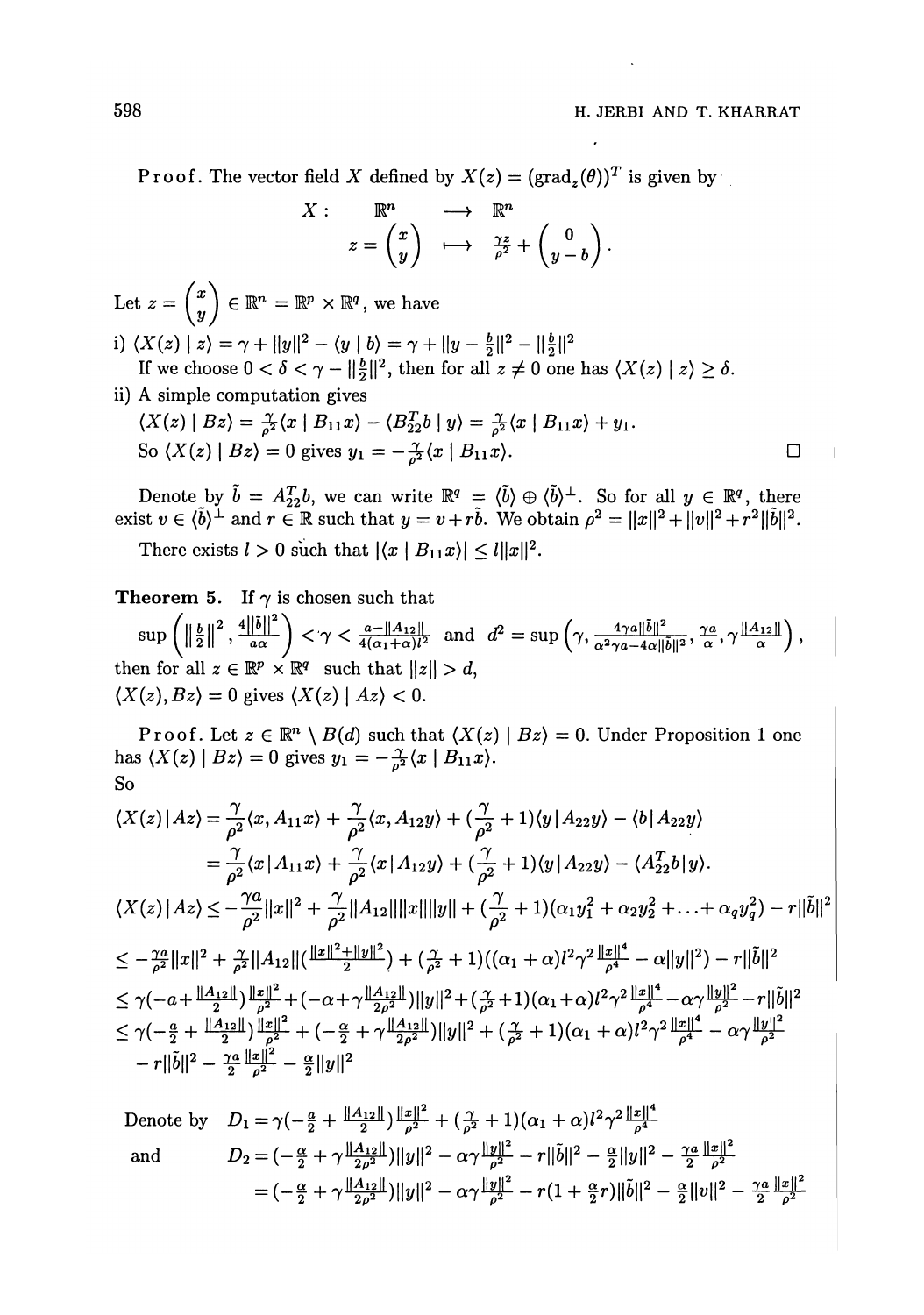If 
$$
\gamma < \frac{a-||A_{12}||}{4(\alpha_1 + \alpha)l^2}
$$
, then  $D_1 < 0$ .  
\nIf  $\rho^2 > \gamma \frac{||A_{12}||}{\alpha}$  and  $r(1 + \frac{\alpha}{2}r) \ge 0$  (i.e.  $r \in ]-\infty, -\frac{2}{\alpha}] \cup [0, +\infty[)$ , then  $D_2 < 0$ .  
\nIf  $r(1 + \frac{\alpha}{2}r) < 0$  (i.e.  $r \in ]-\frac{2}{\alpha}, 0[$ ), we can write  
\n $-r||\tilde{b}||^2 - \frac{\gamma a}{2} \frac{||x||^2}{\rho^2} - \frac{\alpha}{2} ||v||^2 = -r||\tilde{b}||^2 - \frac{\gamma a}{2} \frac{\rho^2 - ||v||^2 - r^2 ||\tilde{b}||^2}{\rho^2} - \frac{\alpha}{2} ||v||^2$   
\n $= -r||\tilde{b}||^2 - \frac{\gamma a}{2} + \frac{\gamma a}{2} \frac{||\tilde{b}||^2}{\rho^2} r^2 + (\frac{\gamma a}{2\rho^2} - \frac{\alpha}{2}) ||v||^2$ 

Let  $\mathcal{P}(r) = \frac{\gamma a}{2} \frac{\|\tilde{b}\|^2}{\rho^2} r^2 - r \|\tilde{b}\|^2 - \frac{\gamma a}{2}.$  $\mathcal{P}(0) = -\frac{\gamma a}{2} < 0, \, \mathcal{P}(\frac{-2}{\alpha}) = \gamma a \frac{\|b\|^2}{\rho^2} \frac{2}{\alpha^2} + \frac{2}{\alpha} \|\tilde{b}\|^2 - \frac{\gamma a}{2}.$ If  $\gamma > \frac{4\|\hat{b}\|^2}{a\alpha}$  and  $\rho^2 > \frac{4\gamma a \|\hat{b}\|^2}{\alpha^2 \gamma^2 \alpha - 4 \alpha \|\hat{b}\|^2}$ , then  $\mathcal{P}(\frac{-2}{\alpha}) < 0$  and if in addition  $\rho^2 > \frac{\gamma a}{\alpha}$ . then  $D_2 < 0$ .

Finally, if  $\gamma$  is chosen such that  $\sup(||\frac{b}{2}||^2, \frac{4||\tilde{b}||^2}{a\alpha}) < \gamma < \frac{a-||A_{12}||}{4(\alpha+\alpha)l^2}$  and  $d^2 = \sup(\gamma, \frac{4\gamma a\|\hat{b}\|^2}{\alpha^2 \gamma a - 4\alpha \|\hat{b}\|^2}, \frac{\gamma a}{\alpha}, \gamma \frac{\|A_{12}\|}{\alpha}),$  then for all  $z \in \mathbb{R}^p \times \mathbb{R}^q$  such that  $||z|| > d$ ,  $\langle X(z), Bz \rangle = 0$  gives  $\langle X(z)|Az \rangle < 0$ .

The conditions of Theorem 4 are satisfied and the bilinear system (2) is globally asymptotically stabilizable by means of a homogeneous feedback of degree zero.  $\Box$ 

Example. As an application of the previous result, we consider system (2) in which matrices  $A_{11}$ ,  $A_{12}$ ,  $A_{22}$ ,  $B_{11}$  and  $B_{22}$  are the following

$$
A_{11} = \begin{pmatrix} -3 & 0 \\ 0 & -4 \end{pmatrix}, \quad A_{12} = \begin{pmatrix} 1 & 0 & 0 \\ 0 & 1 & 0 \end{pmatrix}, \quad B_{11} = \begin{pmatrix} 1 & 2 \\ -2 & 1 \end{pmatrix},
$$
  

$$
A_{22} = \begin{pmatrix} 2 & 0 & 0 \\ 0 & -1 & 0 \\ 0 & 0 & -\frac{1}{2} \end{pmatrix} \text{ and } B_{22} = \begin{pmatrix} 0 & 1 & 2 \\ -1 & 0 & 0 \\ -2 & 0 & 0 \end{pmatrix}.
$$

We can easily verify that the vector  $b = (0,0,\frac{1}{2})^T$  satisfies  $B_{22}b = v_1$  and  $\tilde{b} = 0$  $A_{22}b = (0, 0, -\frac{1}{4})^T$ . A simple computation gives  $||A_{12}|| = 1$  and the positive real  $a = 3$  satisfies  $\langle A_{11}x | x \rangle \le -a ||x||^2$ .

So, if we choose  $\gamma = \frac{11}{60}$  then all the conditions mentioned previously are satisfied and the bilinear system  $(2)$  with matrices defined below is globally asymptotically stabilizable by means of an homogeneous feedback of degree zero.

(Received October 25, 2004.)

#### REFERENCES

- [1] Z. Artstein: Stabilization with relaxed controls. Nonlinear. Anal. 7(1983), 1163-1173.
- [2] L. Faubourg and J. P. Pomet: Control Lyapunov functions for homogeneous "Jurdjevic-Quinn" systems. ESAIM: Control, Optimization and Calculus of Variations 5 (2000), 293-311.